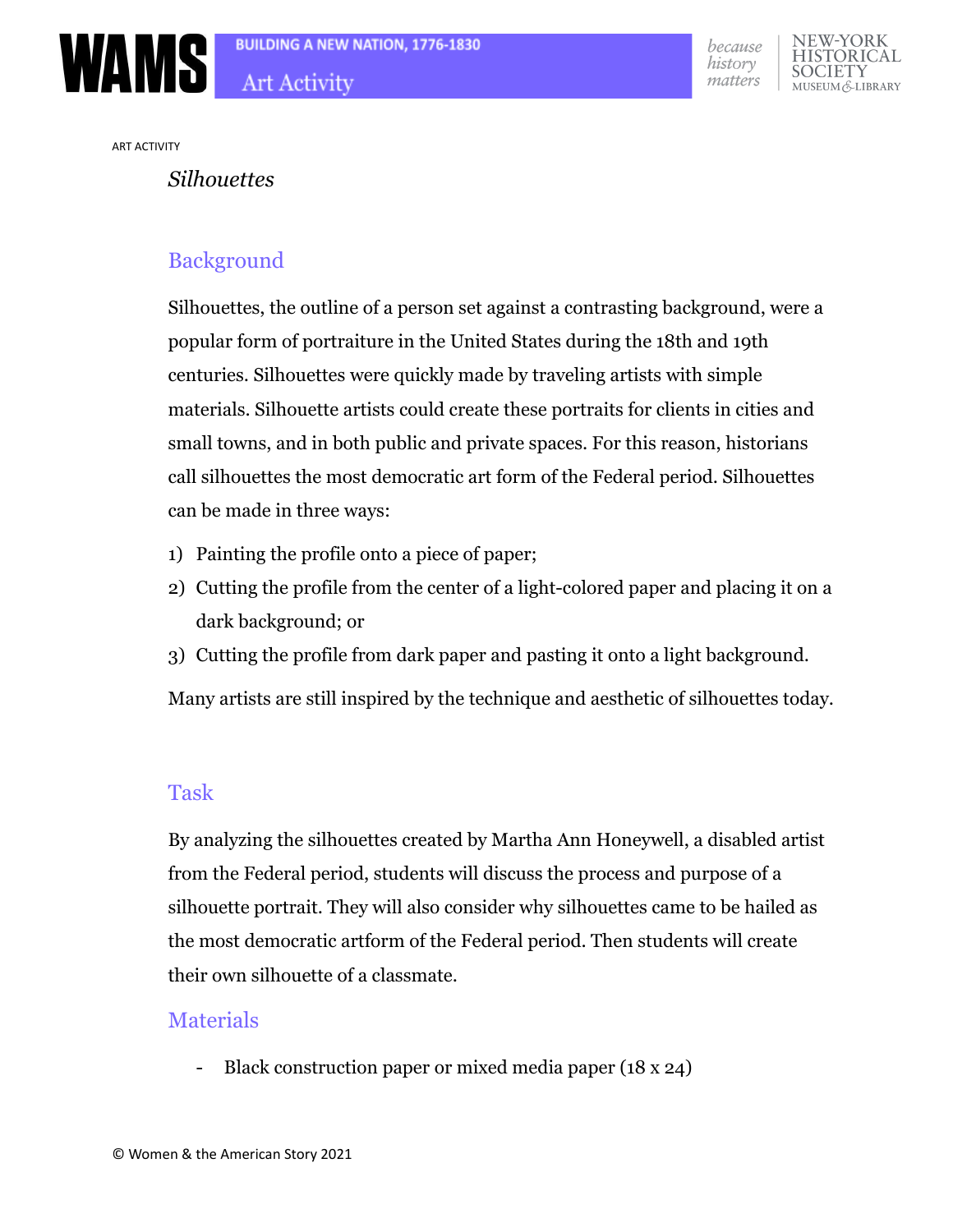# Art Activity





- White construction paper or mixed media paper (18 x 24)
- Scissors
- **Pencils**
- **Glue**
- Desk lamp, flashlight, or smartphone flashlight
- Artist tape

# Art Vocabulary

- **- contrast:** A principle of art that refers to the arrangement of opposing elements, such as dark and light colors.
- **- portrait:** A pictorial representation of a person, especially one depicting only the face or head and shoulders.
- **- profile:** A representation of something in outline, especially a human head or face represented or seen in a side view.
- **- silhouette:** An art form that features the outline of a person, animal, or object placed against a contrasting background.

## Steps

- Invite students to consider how and why people have portraits made.
	- What do you think of when you hear the word "portrait"?
	- Why do people make and keep portraits? What are the different ways that portraits can be made?
	- Who can have their portrait taken or made today? Do you think this was always the case?
	- What can we learn about people from their portraits?
	- What can we learn about the artist or photographer by viewing a portrait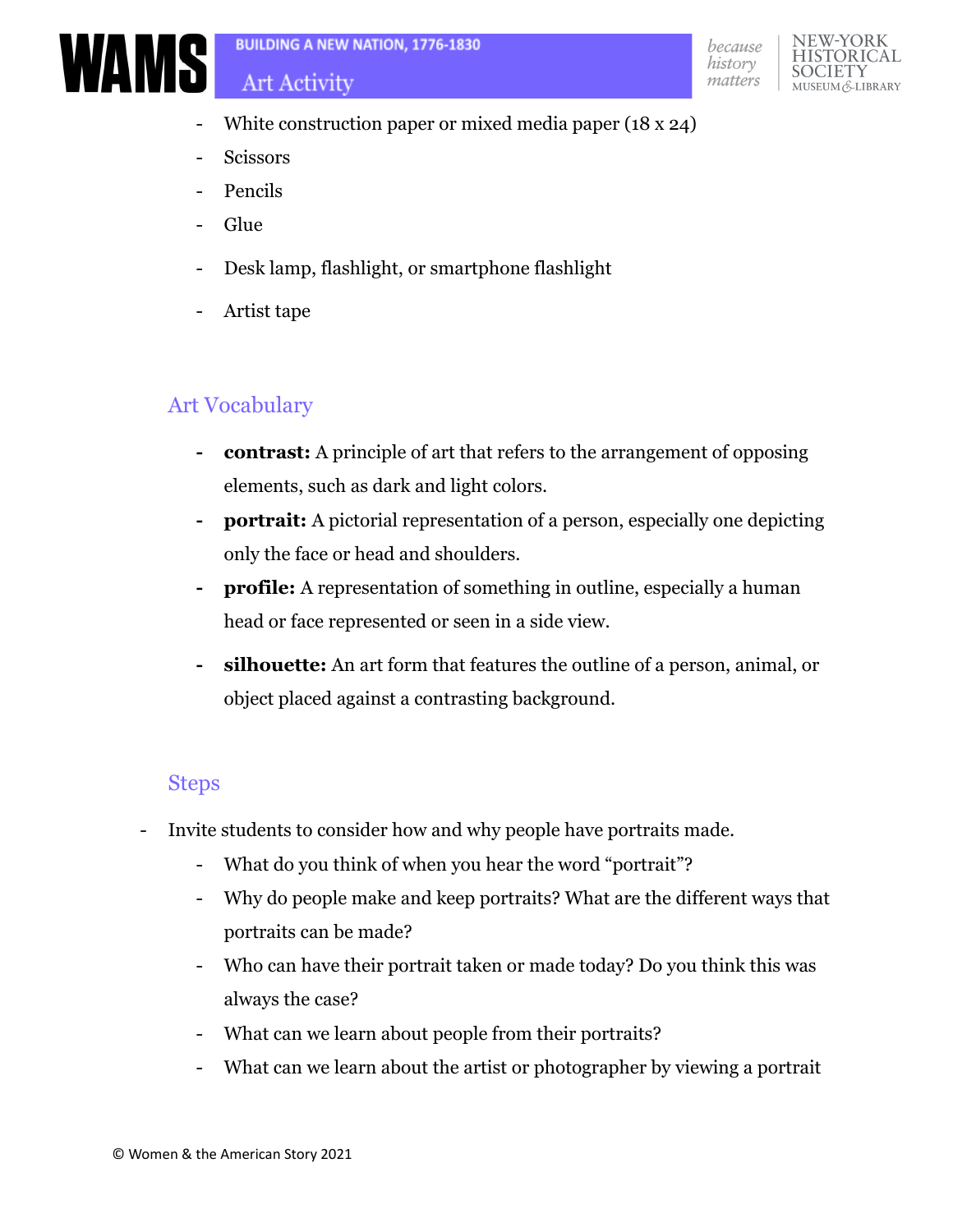they made?

- Ask students if they've ever heard of silhouette portraits. What do they think a silhouette portrait is? How might silhouettes have been made?
- Next, introduce students to the silhouettes of Martha Ann Honeywell, a disabled artist from the 18th century who created her silhouettes using her mouth and toes. Lead an inquiry with her *Silhouette of Theodore Laveille* using the following line of questioning:
	- What do you notice? How does this differ from what you imagine when you think of the word "portrait"?
	- How do you think these silhouettes were made?
	- What materials do you think artists needed to create silhouettes?
	- How long do you think it took to create a silhouette? Do you think it would have taken as long as having your portrait painted?
	- Silhouettes could be made relatively quickly and with simple materials. How might these things affect who was able to have their silhouettes made?
	- Why do you think historians refer to silhouettes as the most democratic art form of the Federal period?
	- Many silhouette artists like Martha Ann Honeywell would travel the country and create silhouettes for customers in spaces like museums, taverns, and boarding houses. What does this tell us about silhouettes as an artform?
- Give students the opportunity to take a look at another silhouette, the portraits of Charity Bryant and Sylvia Drake, a lesbian couple from the same time period.
	- What do you notice about this silhouette?
	- What are the differences between this silhouette and the silhouette made by Martha Ann Honeywell?
	- How is each silhouette unique?